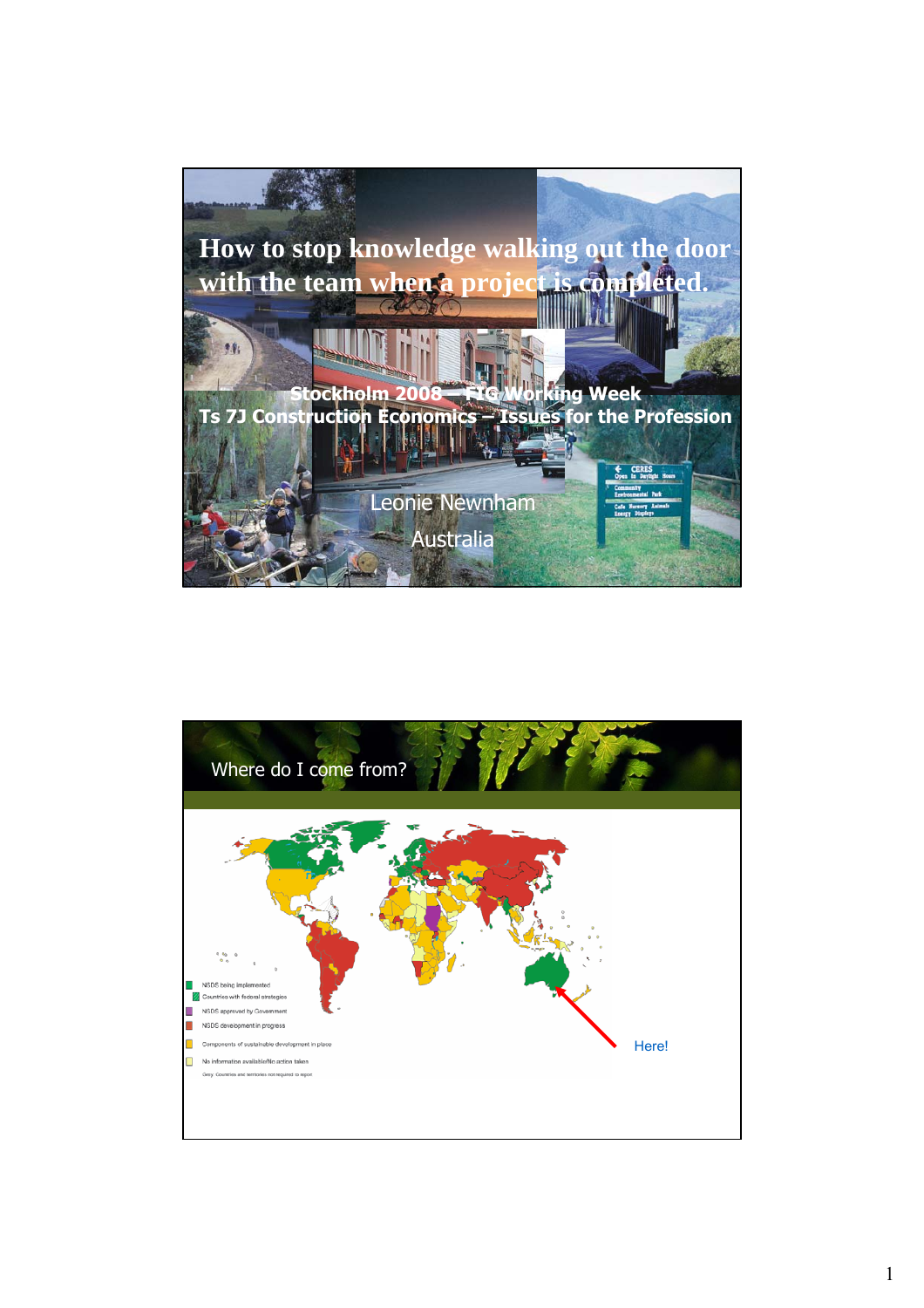

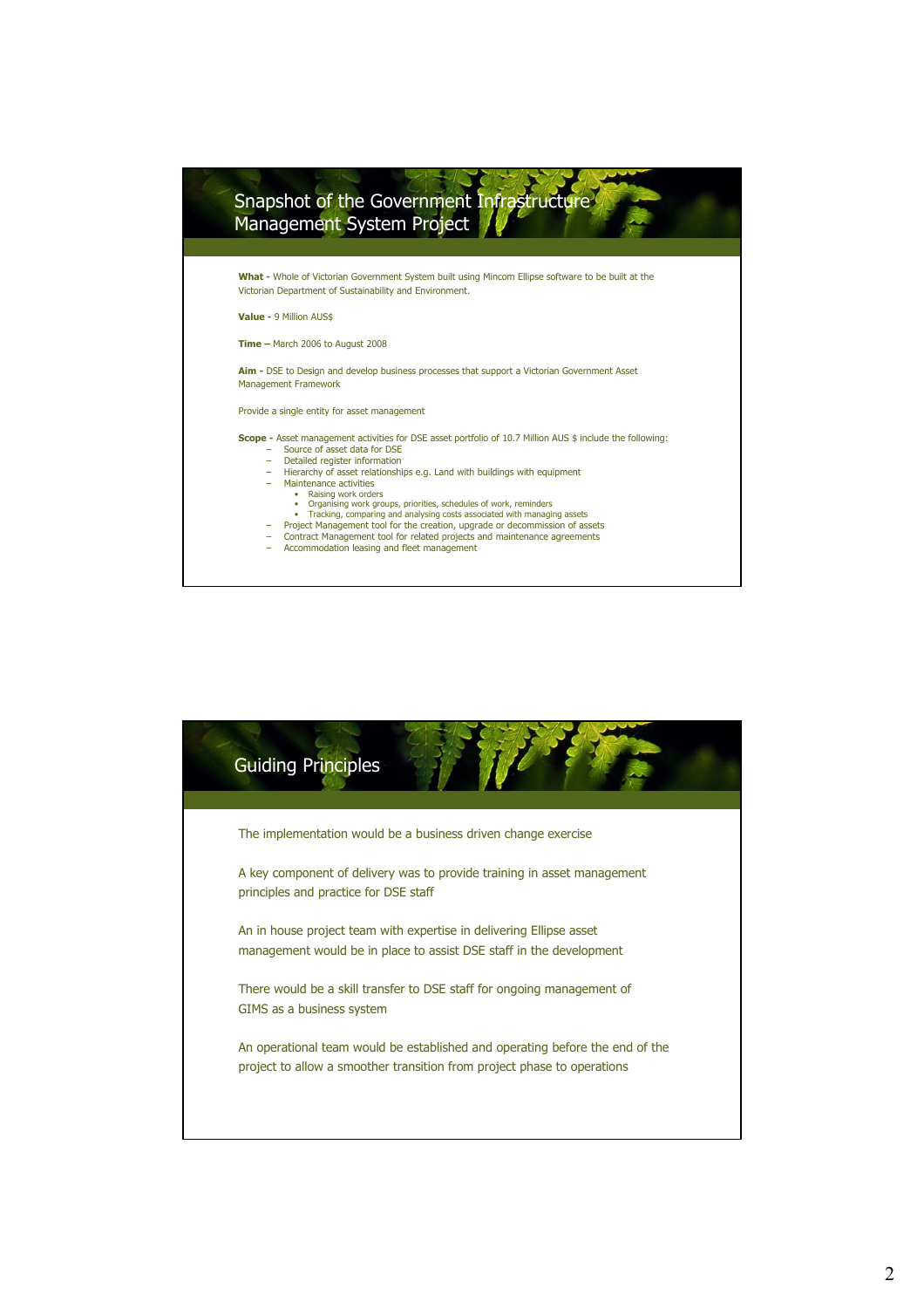

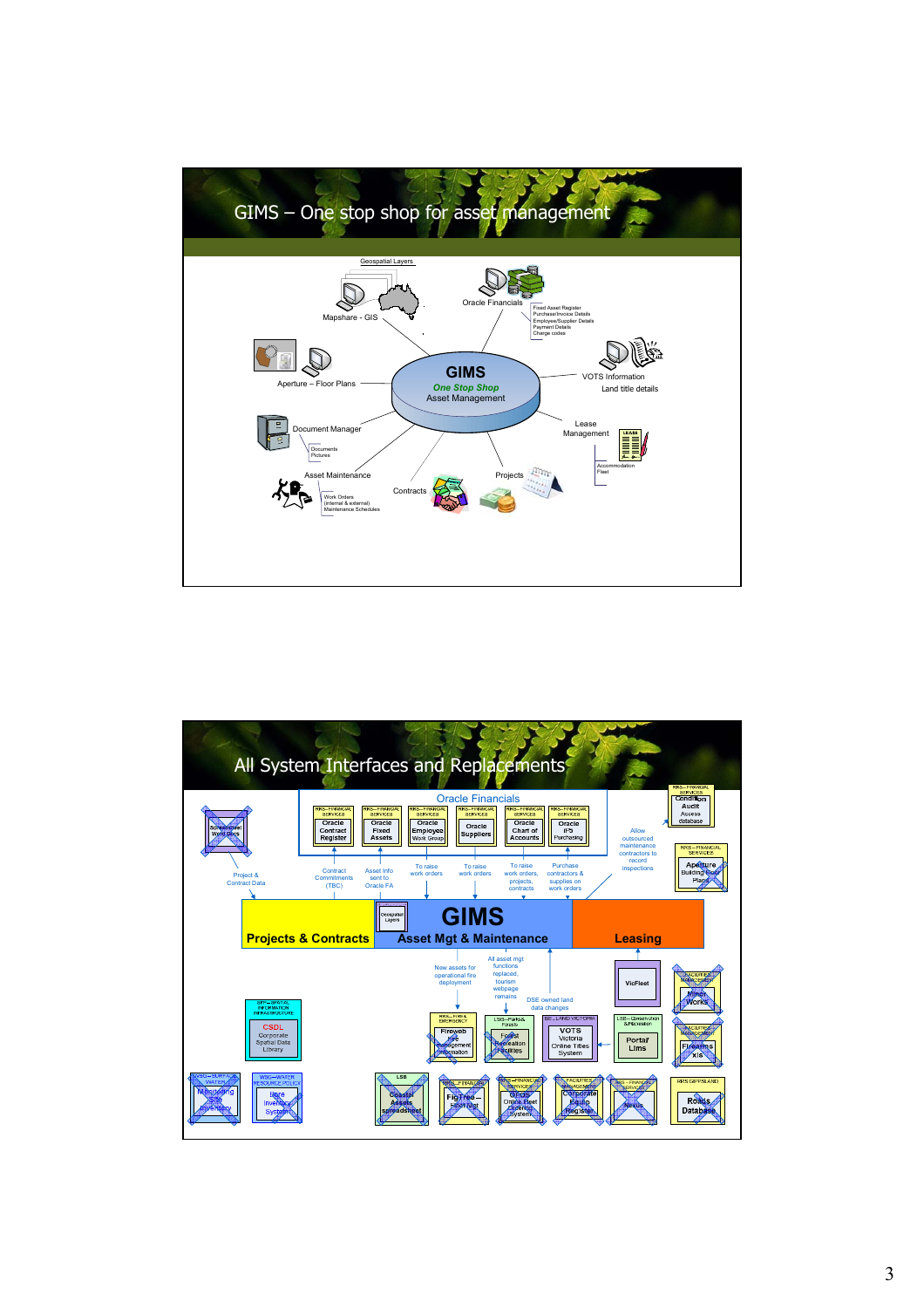

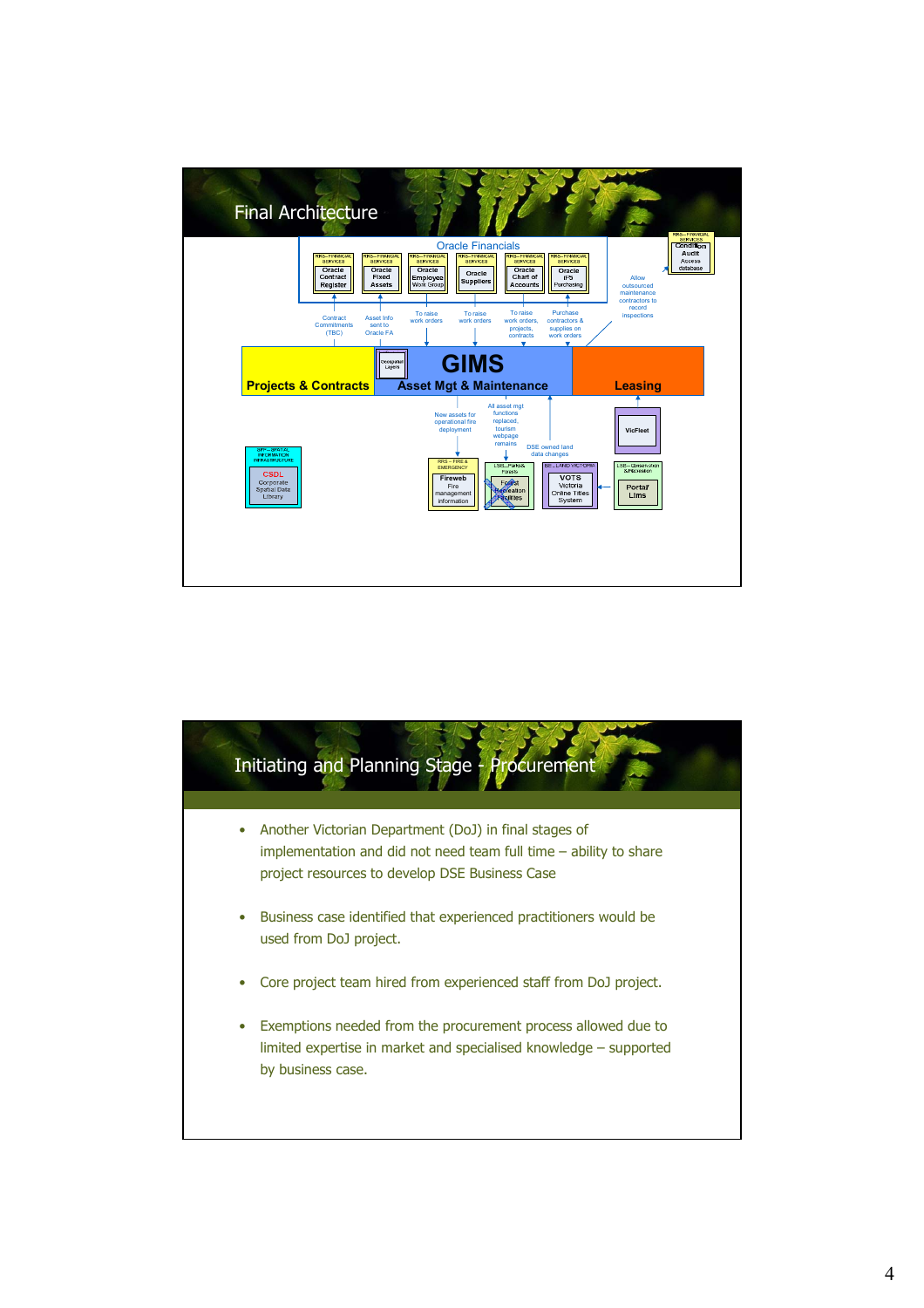

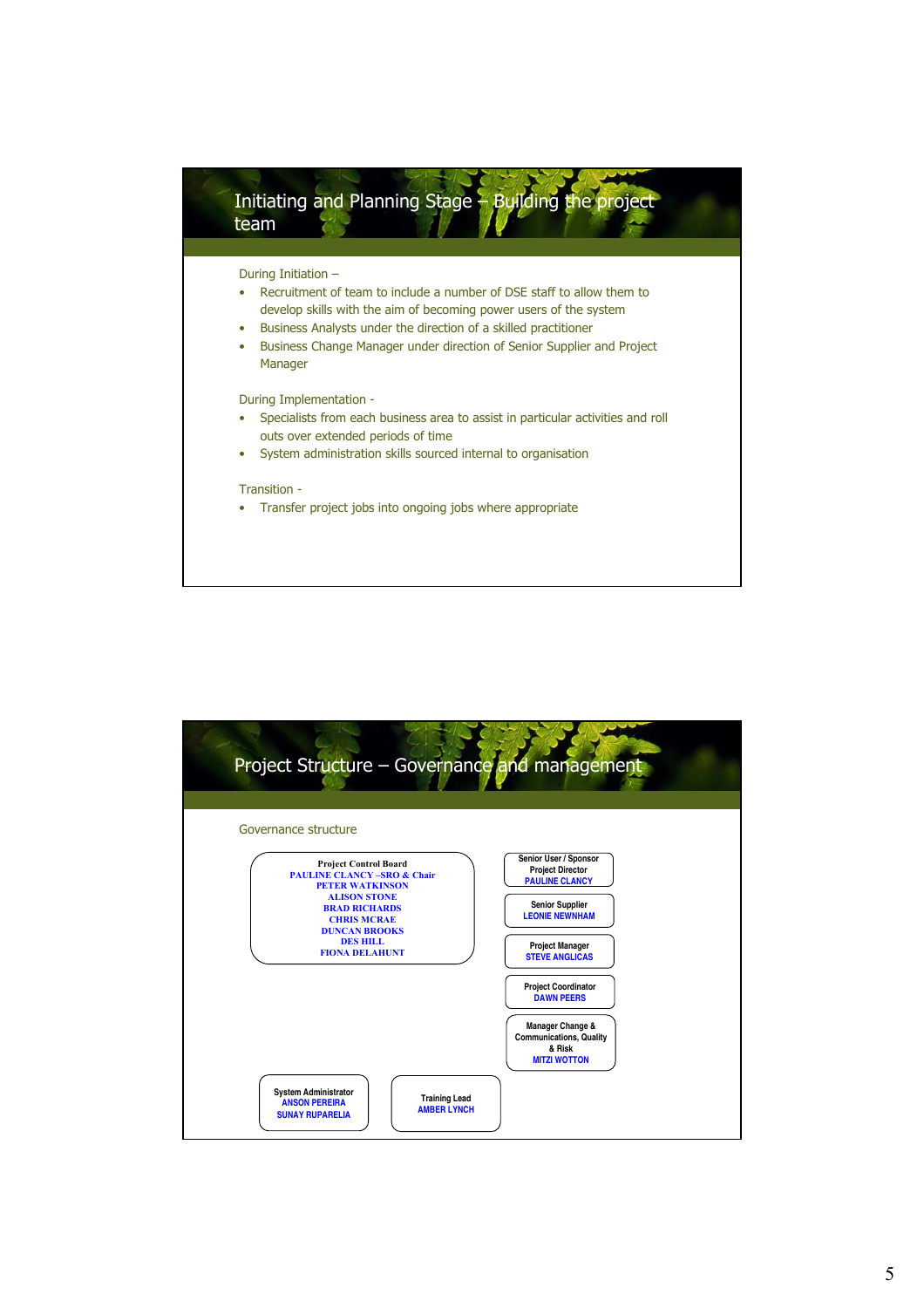

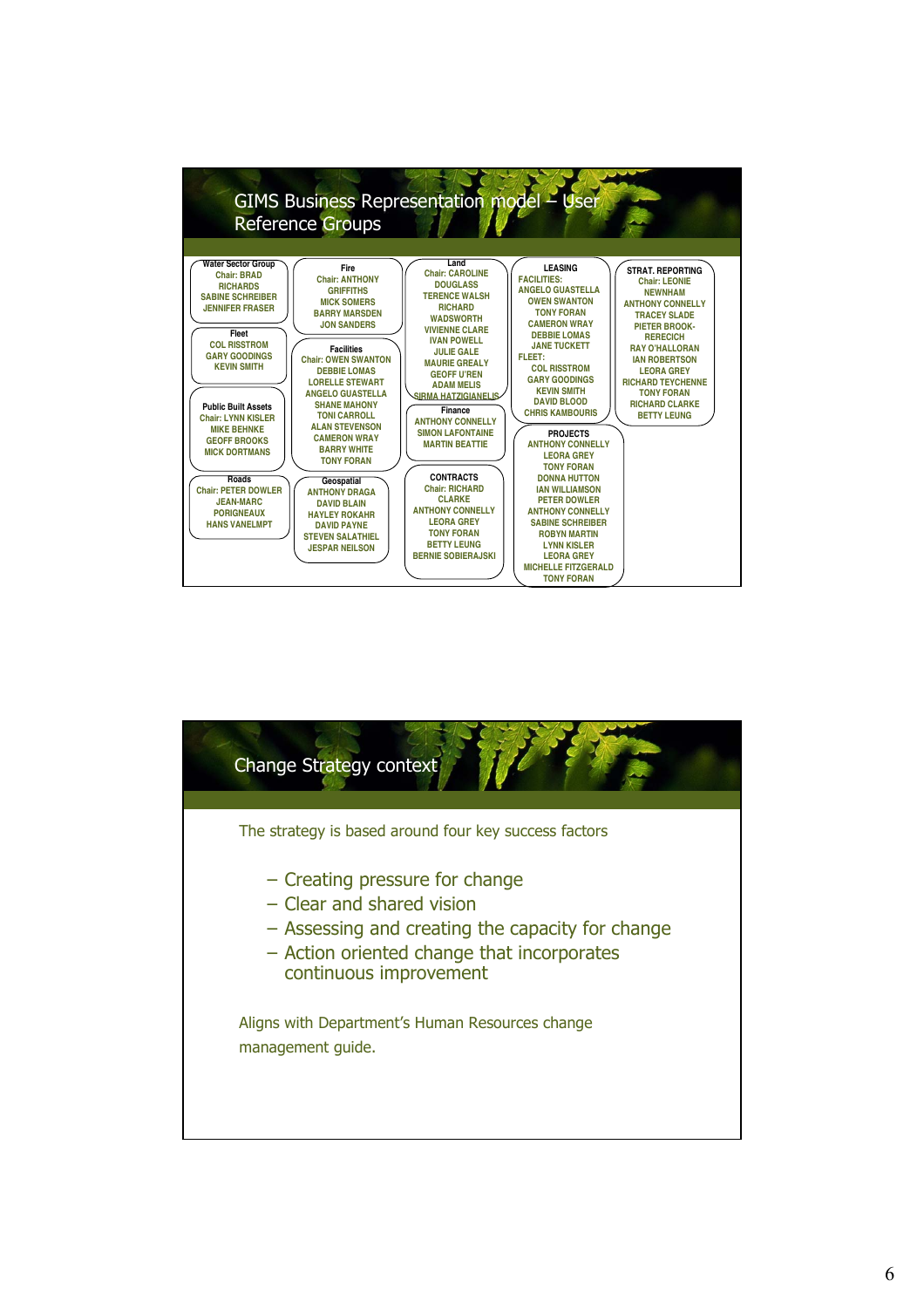

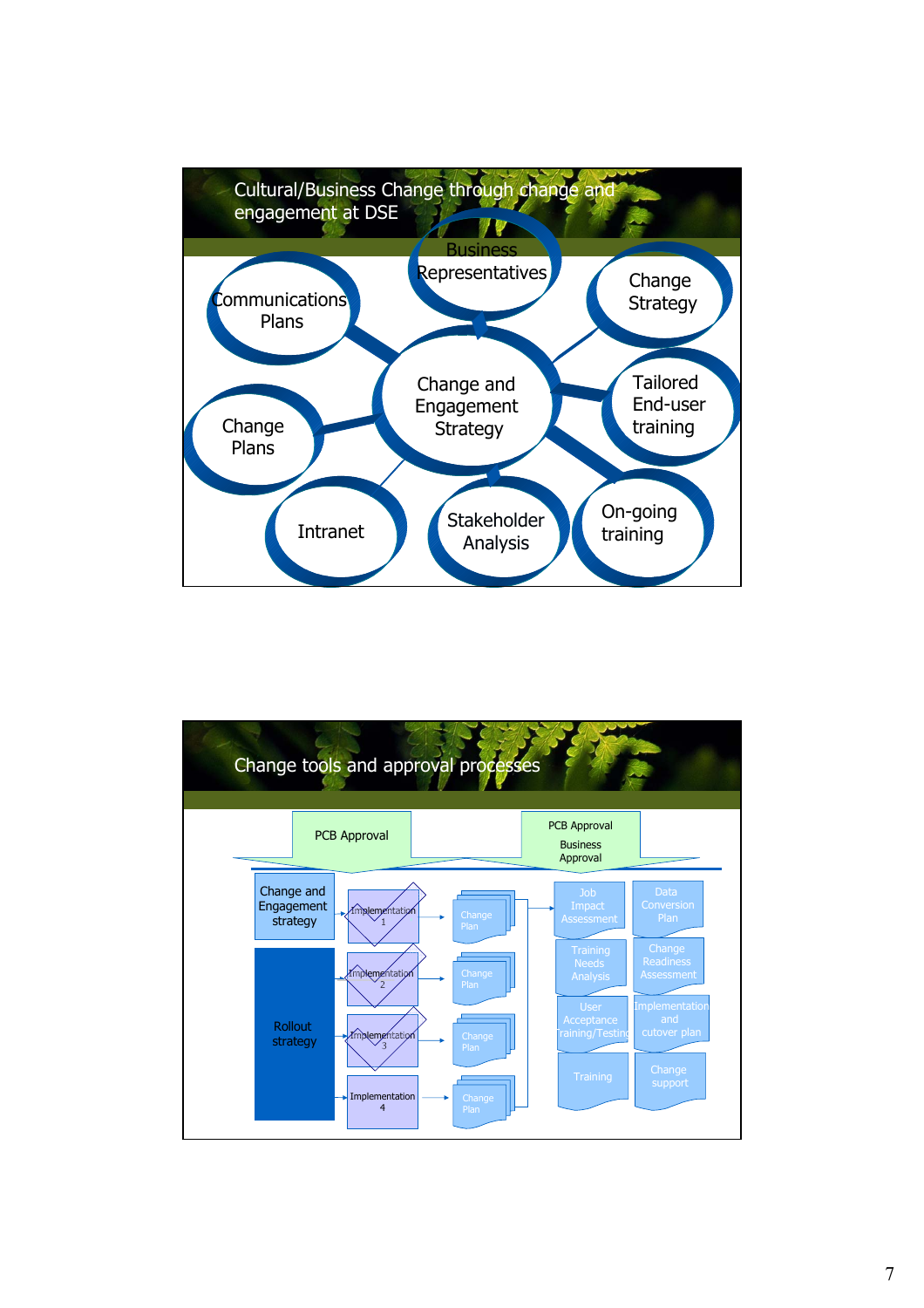| GIMS Intranet - Making knowledge accessible                                                                                                                                                                                                                                                                                   |
|-------------------------------------------------------------------------------------------------------------------------------------------------------------------------------------------------------------------------------------------------------------------------------------------------------------------------------|
|                                                                                                                                                                                                                                                                                                                               |
| <u>Business Se</u>                                                                                                                                                                                                                                                                                                            |
| Welcome to GIMS   Overview   GIMS Training   Change and Communications   Frequently<br><b>Asked Questions   GIMS team</b>                                                                                                                                                                                                     |
| <b>Welcome to GIMS</b>                                                                                                                                                                                                                                                                                                        |
| DSE directly manages \$10.7 billion of assets and a further \$14.7b is managed through<br>Portfolio Agencies. By sustaining the quality of our public assets, DSE continues to<br>contribute to the wealth and well-being of the State of Victoria.                                                                           |
| The Government Infrastructure Management System (GIMS) once implemented in DSE<br>will hold physical asset records so that their acquisition, maintenance and disposal can be<br>managed more efficiently. Additionally, GIMS will assist in the management of asset<br>related projects, contracts and leasing arrangements. |
| <b>GIMS Project Phases</b>                                                                                                                                                                                                                                                                                                    |
|                                                                                                                                                                                                                                                                                                                               |
| Overview of the GIMS project                                                                                                                                                                                                                                                                                                  |
| GIMS project status - Where are we at pow?<br>Frequently Asked Questions                                                                                                                                                                                                                                                      |
| Change and Communications                                                                                                                                                                                                                                                                                                     |
| <b>GIMS Training</b>                                                                                                                                                                                                                                                                                                          |
| August 2007 Newsletter (PDF - 420 Kb)<br>Meet the GIMS team                                                                                                                                                                                                                                                                   |
| IT Change Management                                                                                                                                                                                                                                                                                                          |
| GIMS will be DSE's one-stop-shop of DSE's assets, providing compelling and accurate<br>base information.                                                                                                                                                                                                                      |
|                                                                                                                                                                                                                                                                                                                               |

| <b>GIMS Intranet</b>                                                                                                                                                                                                                                                                                                                                                                                                                                                                                                                                                              |          |                |                   |                                                                                                                                                                                                                                                                                                                 |
|-----------------------------------------------------------------------------------------------------------------------------------------------------------------------------------------------------------------------------------------------------------------------------------------------------------------------------------------------------------------------------------------------------------------------------------------------------------------------------------------------------------------------------------------------------------------------------------|----------|----------------|-------------------|-----------------------------------------------------------------------------------------------------------------------------------------------------------------------------------------------------------------------------------------------------------------------------------------------------------------|
| <b>Business Sen</b>                                                                                                                                                                                                                                                                                                                                                                                                                                                                                                                                                               |          |                |                   | How to Book<br>You simply need to copy and paste the following information into an email addressed to                                                                                                                                                                                                           |
| Welcome to GIMS   Overview   GIMS Training   Change and Communications   Frequently                                                                                                                                                                                                                                                                                                                                                                                                                                                                                               |          |                |                   | the gims helpdeskillidse vic gov au and complete the details.                                                                                                                                                                                                                                                   |
| Asked Questions   GIMS team                                                                                                                                                                                                                                                                                                                                                                                                                                                                                                                                                       |          |                |                   | I would like to book into the GIMS Training course called<br>occurring on this date.                                                                                                                                                                                                                            |
| <b>GIMS Project - Training</b><br>The GIMS Training program has been developed to support the implementation and<br>ongoing use of the Government Infrastructure Management System (GIMS) and the<br>associated business processes. The purpose of delivering the electronic system is to<br>enable the delivery of the operational components of DSE's Asset Management Strategy.<br>GIMS uses a software program called Ellipse. The implementation of GIMS will enable<br>DSE to provide one authoritative source of Asset information for DSE.<br>GIMS 2008 Training Calendar |          |                |                   | o My Name is<br>o My Phone Number is<br>o My DSE Work Location is<br>c My Printer name is.<br>c My Manager's Name is<br>o Approval to attend date is<br>c I need to use GMS to do the same work as.<br>(Existing GIMS user name)<br>o *Dietary Requirements?<br>"only applicable to courses longer than 6 hours |
| We are pleased to introduce the GIMS 2008 Ongoing Training Calendar (as at March 08)<br>(PDF - 15 KB) to support both new users and those that require refresher training past<br>their GIMS go-live dates.                                                                                                                                                                                                                                                                                                                                                                       |          |                |                   | Any questions, please contact amber limch@dse.vic.gov.au<br>GIMS User Guides - Need Help?                                                                                                                                                                                                                       |
| <b>Upcoming courses</b>                                                                                                                                                                                                                                                                                                                                                                                                                                                                                                                                                           | Duration | Dates          | Location          | The CIMS User Guides are user support documentation that details the GIMS functionality.<br>The user guides are the same guides provided during GIMS training                                                                                                                                                   |
| Asset Maintenance "COURSE FULL"                                                                                                                                                                                                                                                                                                                                                                                                                                                                                                                                                   | 2 days   | 8&9Apr East    | Melbourne         |                                                                                                                                                                                                                                                                                                                 |
| Asset Maintenance "COURSE FULL"                                                                                                                                                                                                                                                                                                                                                                                                                                                                                                                                                   | 2 days   | 17 & 18<br>Apr | East<br>Melbourne | <b>Training Development</b>                                                                                                                                                                                                                                                                                     |
| Asset Coordinator & Asset Accounting Officer                                                                                                                                                                                                                                                                                                                                                                                                                                                                                                                                      | 6 hours  | 21 Apr         | Fast<br>Melbourne | The following diagram shows the process being followed to develop training, and below it<br>is the documentation that the business has signed off to support each of the go-live dates.                                                                                                                         |
| Navigation & Reporting Training                                                                                                                                                                                                                                                                                                                                                                                                                                                                                                                                                   | 2 hours  | 5 May          | East<br>Melbourne | Project<br>Busness                                                                                                                                                                                                                                                                                              |
| Navigation & Reporting Training                                                                                                                                                                                                                                                                                                                                                                                                                                                                                                                                                   | 2 hours  | 19 Jun         | East<br>Melbourne |                                                                                                                                                                                                                                                                                                                 |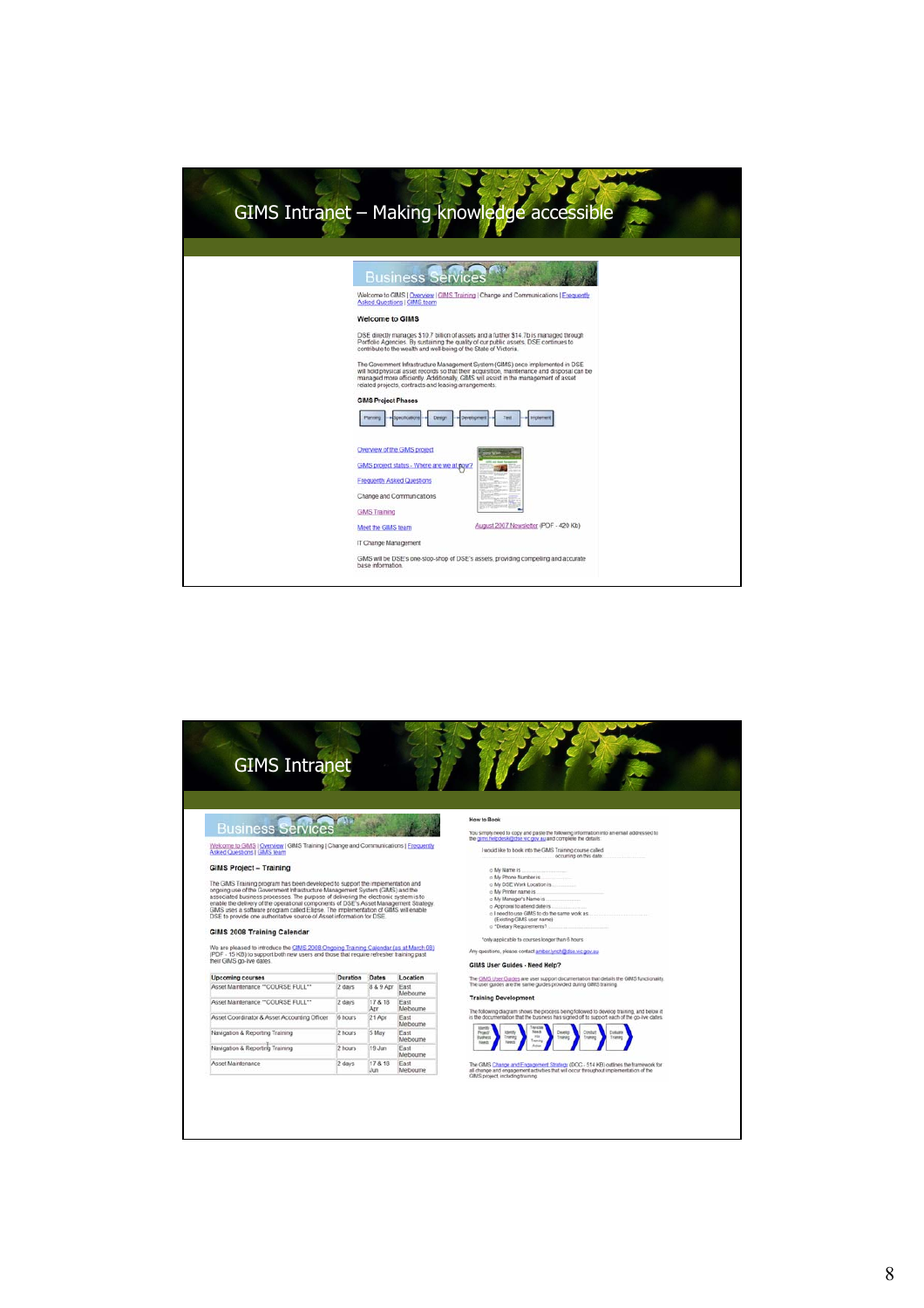## Intranet Training Pages – User Guides – Capture of knowledge in reusable and bite size forms How to View Linked Work Orders (PDF - 410 Kb)<br>• How to Laurich Mapshare (PDF - 543 Kb)<br>• How to Dispose of GMS cert Equipment (PDF - 406 Kb)<br>• Roads Viewer - Overview (PDF - 348 Kb)<br>• Roads Viewer - Overview (PDF - 449 Kb) Business Services<sup>20</sup> **GIMS User Guides** Work Orders & Standard Jobs Navigation & Help Vork Orders & Standard Jobs<br>
• Work Orders Gardinan Tigs (PDF - 448 Kb)<br>
• Work Orders Gardinan Tigs (PDF - 448 Kb)<br>
• How to Create External Work Order (PDF - 672 Kb)<br>
• Standard Jobs Searching Tigs (DOC - 384 Kb)<br>
• How · GIMS Glossary (PDF - 316 Kb) The Asset Life Cycle (PDF - 112 Kb)<br>- Elipse - How to Navigate (PDF - 1.5 Mb)<br>- <u>MER - How to Navigate</u> (PDF - 946 Kb)<br>- <u>GIMS Service Desk</u> (PDF - 349 Kb) Process Overviews - Asset Acquisition (PDF - 325 Kb)<br>- Asset Disposal (PDF - 345 Kb)<br>- GIMS & Oracle Interface Summary (PDF - 41 Kb) Reporting (MER) MER - How to Run a Report (PDF - 937 Kb)<br>• MER - How to Print a Report (PDF - 1.1 Mb) Parent Work Orders Equipment Register  $\mathbb{R}$ - How to Create (PDF - 446 Kb)<br>- How to View Linked Work Orders (PDF - 399 Kb) Equipment Searching Tips (PDF - 446 Kb)<br>- Equipment Creation Checkest (PDF - 422 Kb)<br>- How to Create Plant Numbers (PDF - 653 Kb) **Document Manager** • How to Create Plant Numbers (PDF - 553 Kb)<br>• How to Create From Existing Equipment (PDF - 404 Kb)<br>• How to View Productive Unit Hierarchy (PDF - 532 Kb) ■ How to Register (PDF - 557 Kb)<br>● How to Link to an Existing Document (PDF - 477 Kb)<br>● How to View (PDF - 410 Kb)

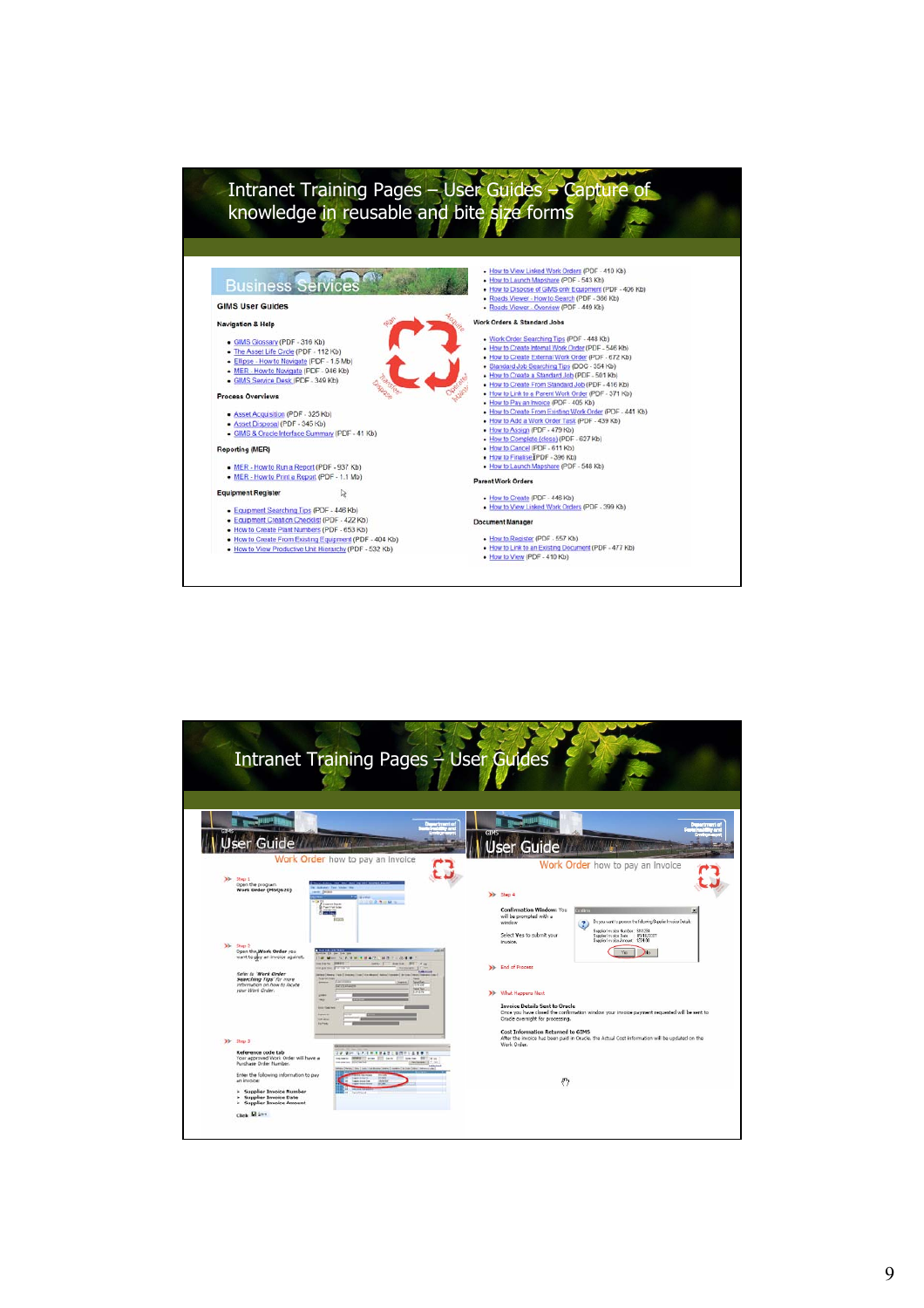